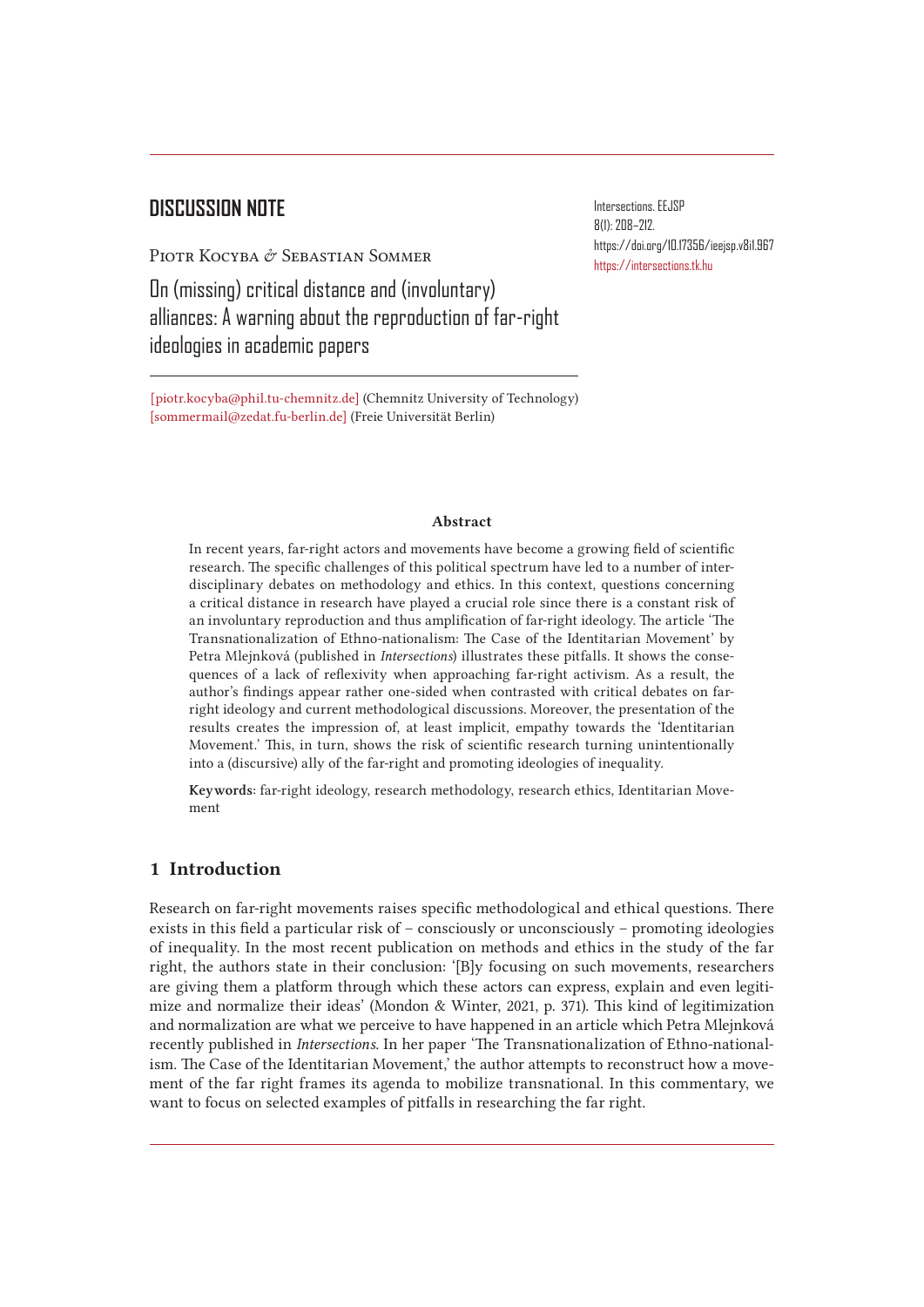## 2 Methodological critique

In the debates mentioned above on researching far-right movements, questions have been regularly raised about the methods applied. A major discussion concerned the methodological approaches to this specific field in order to gain the desired insights. Working with publicly available primary sources, such as pamphlets or social media content, is, on the one hand, a way of maintaining distance from the stigmatized field of far-right politics while allowing its actors 'to speak for themselves' (Pilkington, 2016, p. xiii). On the other hand, Kathleen Blee describes such sources as 'front-stage presentations' that just 'communicate what racist groups want the public to know' (Blee, 2017, p. 1). Therefore, those sources only offer limited insights into the politics of far-right groups and bear the risk of duplicating their self-representation. One possible mitigation for such difficulties could be the integration of other methods into the research design (e.g. critical discourse analysis). Mlejnková mainly concentrates on primary sources instead, seldomly supplemented with other scientific research or media interpretations. In addition, the empirical database is – with only twelve (short) texts published online and an outdated manifesto – comparatively narrow and the selection of sources is not further explained.

### 3 Misconception of the object of research

Moreover, hardly any reflection on the terminology used in the article is provided. For example, the author classifies the Identitarian Movement (IM) as 'radical right,' with reference to Hans-Georg Betz (2003). It certainly would have been beyond the scope of Mlejnková's article to repeat the debate about terms such as 'radical right,' 'far right,' 'right-wing extremism,' or 'populist radical-right' which has been going on for decades. Still, some basic terminological reflection would have been necessary since Betz's article was written years before the international diffusion of the IM and mainly concentrated on political parties like *Vlaams Blok*. Mlejnková disregards the context of Betz's paper and transfers the conclusions to a quite different phenomenon. Without a proper explanation, the use of Betz's concept in the context of the IM seems like a discursive de-radicalization of the movement. This becomes clear when reading the author's own sources which clearly place the IM at the outermost edge of the right-wing spectrum. For example, Fabian Virchow characterizes the Identitarians as part of the 'Extreme Right' (Virchow, 2015, p. 181) and Heinz Handler classifies them as an 'extreme right-wing movement' (2019, p. 1).

Only by ignoring the terminological debates and the state of current research on IM can one then conclude that 'The ideology of the radical right is no longer based on biological racism or white superiority, and it does not seek to install a nondemocratic regime' (Mlejnková, 2021, p. 138). It is surprising, that in discussing a far-right group viewed by her own sources as one steeped in the traditions of fascism (Handler, 2019, p. 6; Weber, 2004, p. 157), the author presents their beliefs in a harmless light. Therefore, we will critically discuss the three dimensions mentioned by Mlejnková: Neo-Racism, white supremacy, and democracy.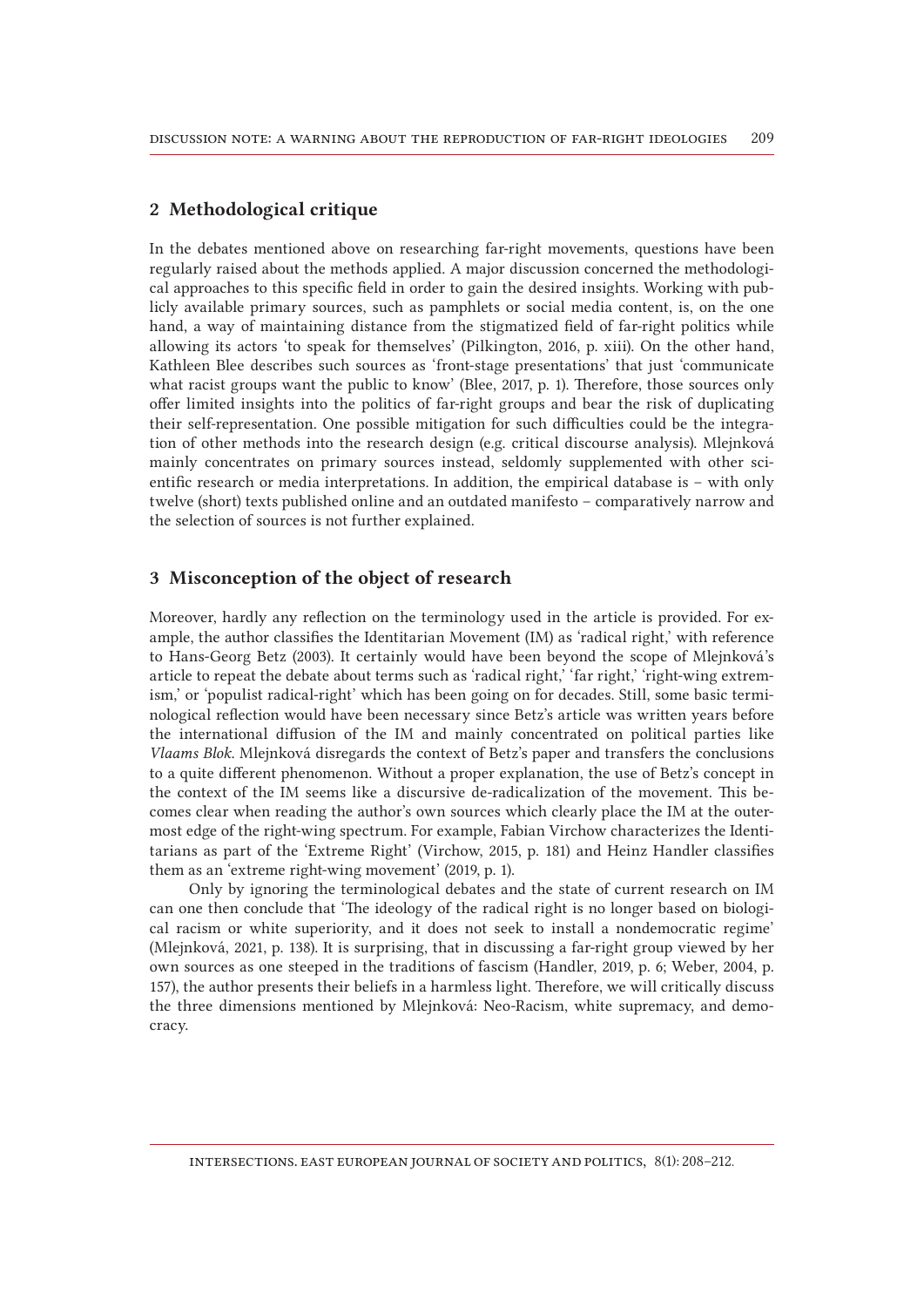#### 3.1 IM and Neo-Racism

It is undisputed that certain parts of the far right distance themselves from biological racism. The IM ideologically promotes (historical) concepts of ethnopluralism. One main dispute between actors of current far-right movements and (liberal) theoreticians is the question of whether ethnopluralistic concepts constitute a differentialist 'neo-racism' (Balibar, 1991) that is grounded in and promotes inequality based on the perception of 'cultural belonging.' The research literature has extensively illustrated how 'the incompatibility of cultures' is used to conceal racist attitudes (Hall, 1989). From this point of view, IM's claim of not being racist must be seen as a rhetorical strategy, described in the research literature, for example, as 'politics of denial' (van Dijk, 1992). Nevertheless, without referring to the relevant literature, Mlejnková argues that '*some scholars* conclude that this appears to be true only at a cursory glance and that the IM stands for a form of differentialist or cultural racism that leaves behind the superior attitude of classic racism' (2021, p. 140; authors' emphasis). By contrast, not 'some' but *all scholars* (especially all authors quoted by Mlejnková) attest that the IM is engaged in forms of 'politics of denial' and refers to neo-racialized ideologies of inequality based on perceived 'cultural differences.'

#### 3.2 IM and (white) supremacy

Adding to this, Mlejnková claims that the IM would stand for a simple 'differentialist' view without elements of supremacist thinking. Referring vaguely to Minkenberg and Betz, the author presents the IM as if it *really* believes in a pluralistic and non-hierarchical ideology: 'Rather than superiority, it is an incompatibility of cultures, ethnicities, and religions which is believed in' (2021, p. 138). This argumentation ignores influential theories according to which 'differentialist' ideologies constitute hierarchies, since the construction of differences (and the choice of criteria in doing so) produces, at least implicitly, a (hegemonic) position (Balibar, 1991, pp. 24–25). This is acknowledged in a variety of Mlejnková's own sources. For example, Minkenberg describes the practical consequences of such 'differentialist' views: 'Ethnopluralism only appears to be pluralist and liberal; its essence is a politically *enforced segregation* of cultures and ethnicities according to geographical criteria, a *global apartheid*' (2000, p. 180; author's emphasis). That 'only' the incompatibility of cultures constitutes the IM's reading of ethnopluralism seems hardly appropriate.

## 3.3 IM and democracy

In consequence, an actor that pushes racism and white supremacy can barely be called democratic. Mlejnková even hints at this anti-democratic dimension herself when she writes that the IM would reject 'universal human rights and freedoms' and argues 'in harmony with the *ideology of National Socialism*' (2021, p. 140; authors' emphasis). Against this background, it seems clear that the authoritarian ideology of the IM has, to say the least, strong anti-democratic dimensions. After all, their political strategy ultimately aims at the change of the political system (Havertz, 2021, p. 103).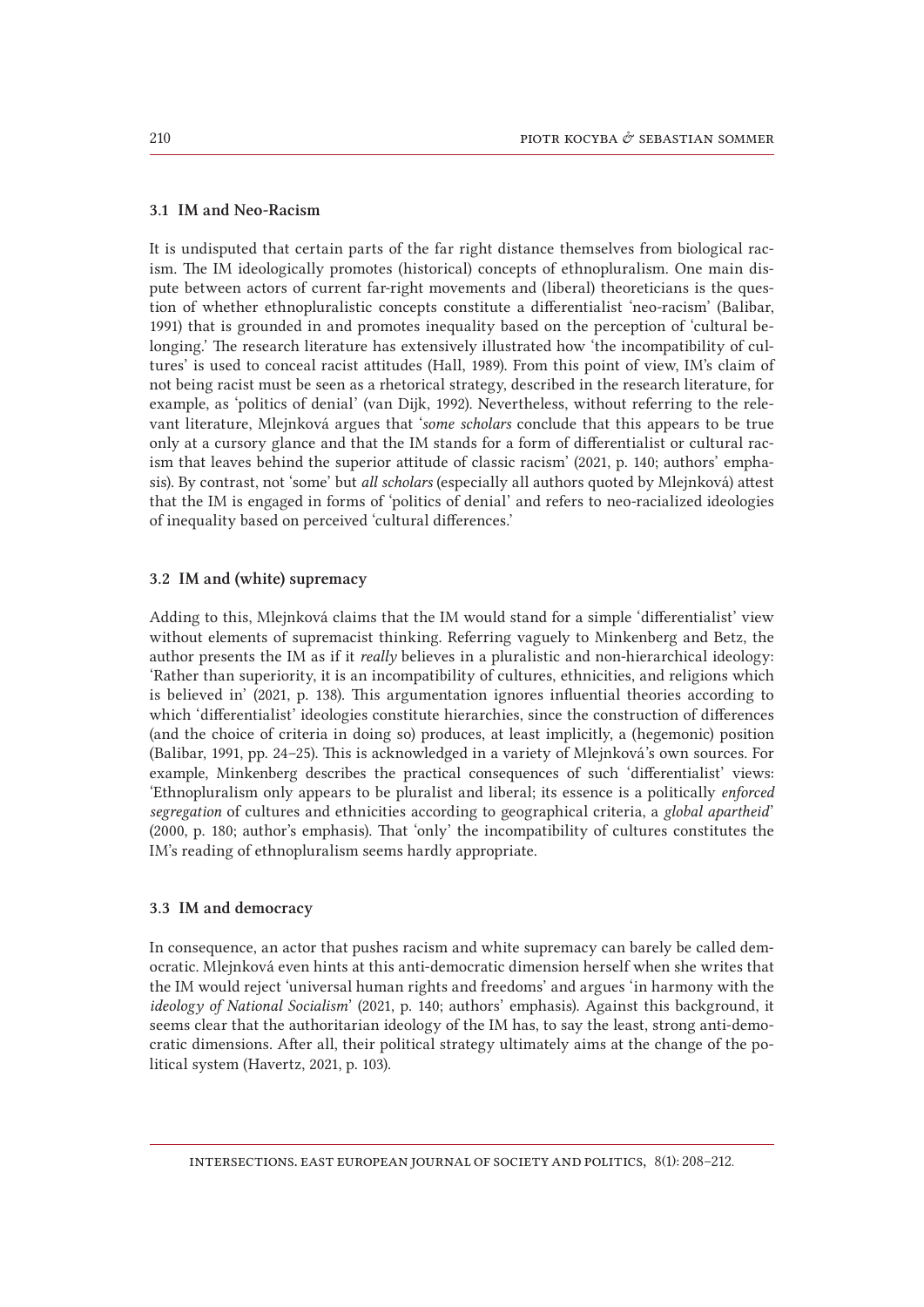## 4 Repetition and mirroring of right-wing ideologies

In consequence, the claims that the IM is not racist, does not seek white supremacy, and does not have anti-democratic intentions do not only ignore the state of research but repeat farright arguments. In the paper discussed here, the mirroring of far-right ideology already appears at the linguistic level. Mlejnková uses terms like 'barbarians' or 'invaders,' both coined by the IM, to refer to migrants from the Middle East and North Africa, without declaring them as quotes (Mlejnková 2021, p. 141). But there are more such examples, like when the author writes about the 'concept of the Great Replacement,' which makes the racist conspiracy myth appear like a serious scientific or political concept (ibid., p. 142). This lack of (e.g., linguistic) distancing makes it in parts hard to distinguish whether Mlejnková refers to IM's ideology or presents her own arguments. Adding to that, there are passages in the text that present far-right ideology in a rather unbalanced way.

Here we would like to refer to a particularly striking example, namely Mlejnková's presentation of the '120 Decibels' campaign (p. 142). With this campaign, IM's goal was to create a scandal around sexual violence, not in general, but only that committed by alleged 'migrants.' This reduces the social problem of femicide to a certain group of perpetrators and victims, as crimes against non-white women or crimes conducted by white men are ignored. This racialization or culturalization of social problems is an established strategy of the radical right. And still, Mlejnková simply repeats such argumentation: 'German and Austrian women spoke up against abuse and violence perpetrated against European women by migrants and encouraged other women to share their experiences' (ibid.). First, the author fails to mention that all women presented in the campaign video are well-known female activists of the IM, not ordinary 'German and Austrian women.' Second, the female IM-activists did not 'speak up' but alluded to publicly discussed cases previously instrumentalized by the far right. In addition, the 'speak out' also implies that such violent crimes had been silenced in the public debate. This redoubles the staging of the campaign instead of deconstructing it. But not only does Mlejnková needlessly repeat the message of the IM, which manipulatively plays with emotions and fears. She even describes the campaign as '*very sensitive and emotional*' (ibid.; authors' emphasis). In the end, the passage reads like an affirmation of a farright political campaign and its underlying ideology, an ideology which should not under any circumstances be presented 'worthy of [...] *empathy* or *sympathy*' (Mondon & Winter, 2021, p. 374; authors' emphasis).

## 5 Conclusion: Pitfalls of scientific research on the far right

In conclusion, it should be noted that Mlejnková's paper does not reflect upon the methodological debates in this specific research field. As a consequence, the formal and rhetorical presentation of the findings is questionable. Various passages in the article fail to distinguish between the citation of far-right ideology and its scientific analysis and thus blur the lines. Such an (even unintentional) reproduction is in itself ethically problematic – especially if the presentation of research results creates an emphatic impression. This poses the risk of academic articles introducing the language and topics of far-right ideology as valid arguments into the scientific discourse. At this point, scientific research remains at risk of becoming an (unwilling) ally of the far right. Through our criticism, we hope to have clarified that there is a special responsibility in studying the far right, especially when presenting the research results.